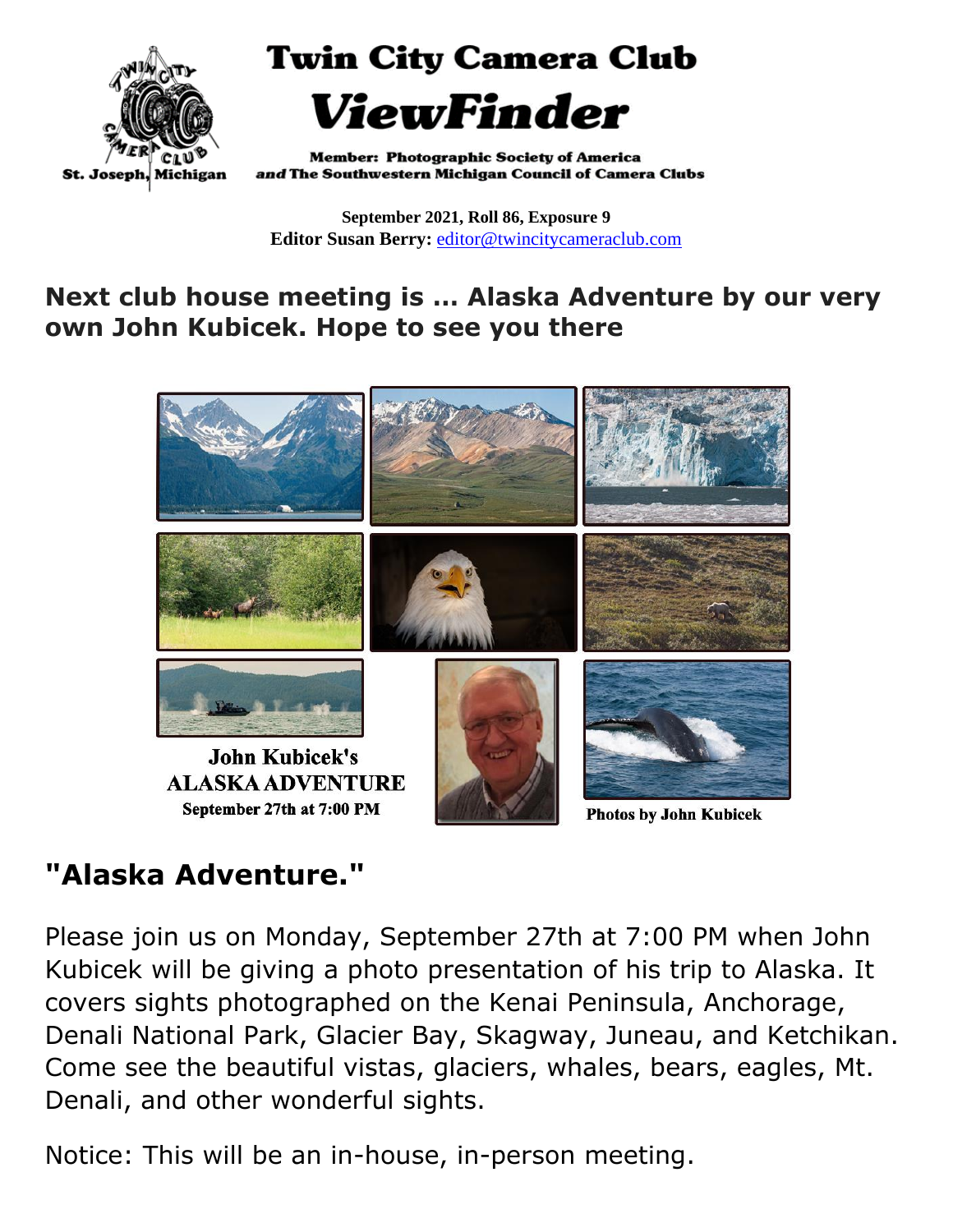

© Sherry Saenz - A Different View

#### **Featured Photo for September**

Congratulations go to Sherry Saenz for her photo

"A Different View."

I think Sherry's photo is another great example illustrating having fun with photography.

It was selected to take us into the fall season now that we are at the end of summer. With its view of the iconic lighthouse, the driftwood tree offers a lot of character and a wealth of details to please the eye. Thanks, Sherry, excellent photo!

Featured photos are selected to communicate an idea or thought about the world around us, like a special occasion, the time of year, the weather, maybe an upcoming event, or just for fun. They are important in promoting the Twin City Camera Club and its website. It's all about photography and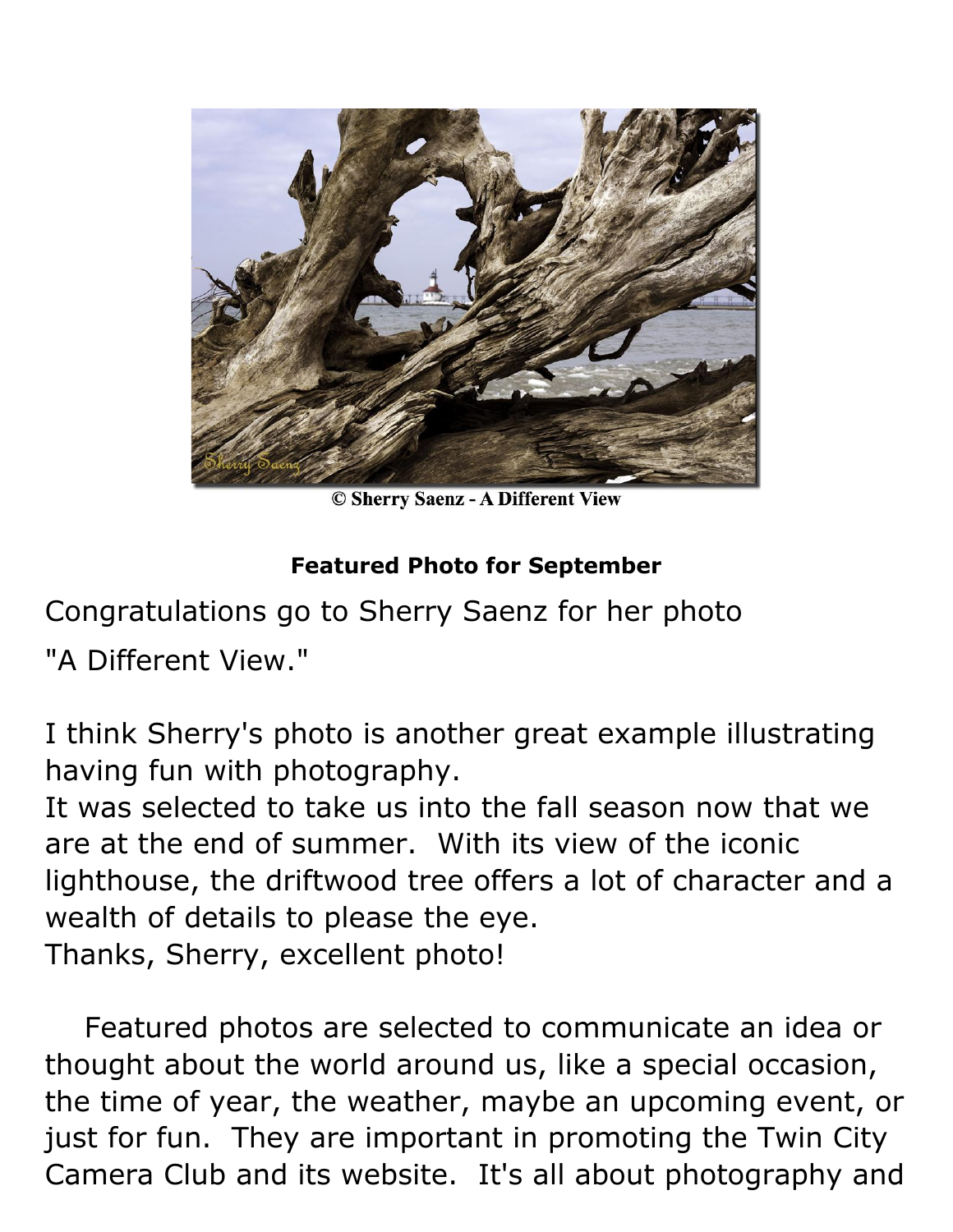having fun. A picture may or may not be worth a thousand words but when used to encourage and develop an interest in photography, we think they are the way to go...

## **Announcements and Reminders**

Special Notice: Meetings have resumed to in-person meetings at our club house for the 2nd Monday for Competition and the 4th Monday for a program.

Meeting Time HAS CHANGED to 7:00pm or 19:00 hours

The digital entries have to be in by midnight on the first Monday of the month.

Reminder don't forget to pay your dues. Make checks payable to:

T C C C Mail to: Ted Post, 3202 Ravine Ave, St. Joseph, MI 49085. Questions: Contact Ted Post, Treasurer (269) 429- 9581 [theodore.post@yahoo.com](mailto:theodore.post@yahoo.com)

Print makers as an old saying- "Keep the presses rolling" Bring your prints in on competition night.

Please vote for PHOTO OF THE MONTH

Have you seen our new awning with the Twin City Camera Club on it?

October 11 - **TEXTURE** – Capture the visual quality of the surface of an object through variances in shape, tone, and color. It's all about interesting patterns, or intricate details. • Ex: Bark on a tree, peeling paint, rust.

Check out our Facebook page on Ron Dekitt post on The Game Changer. Interesting it helped me out understand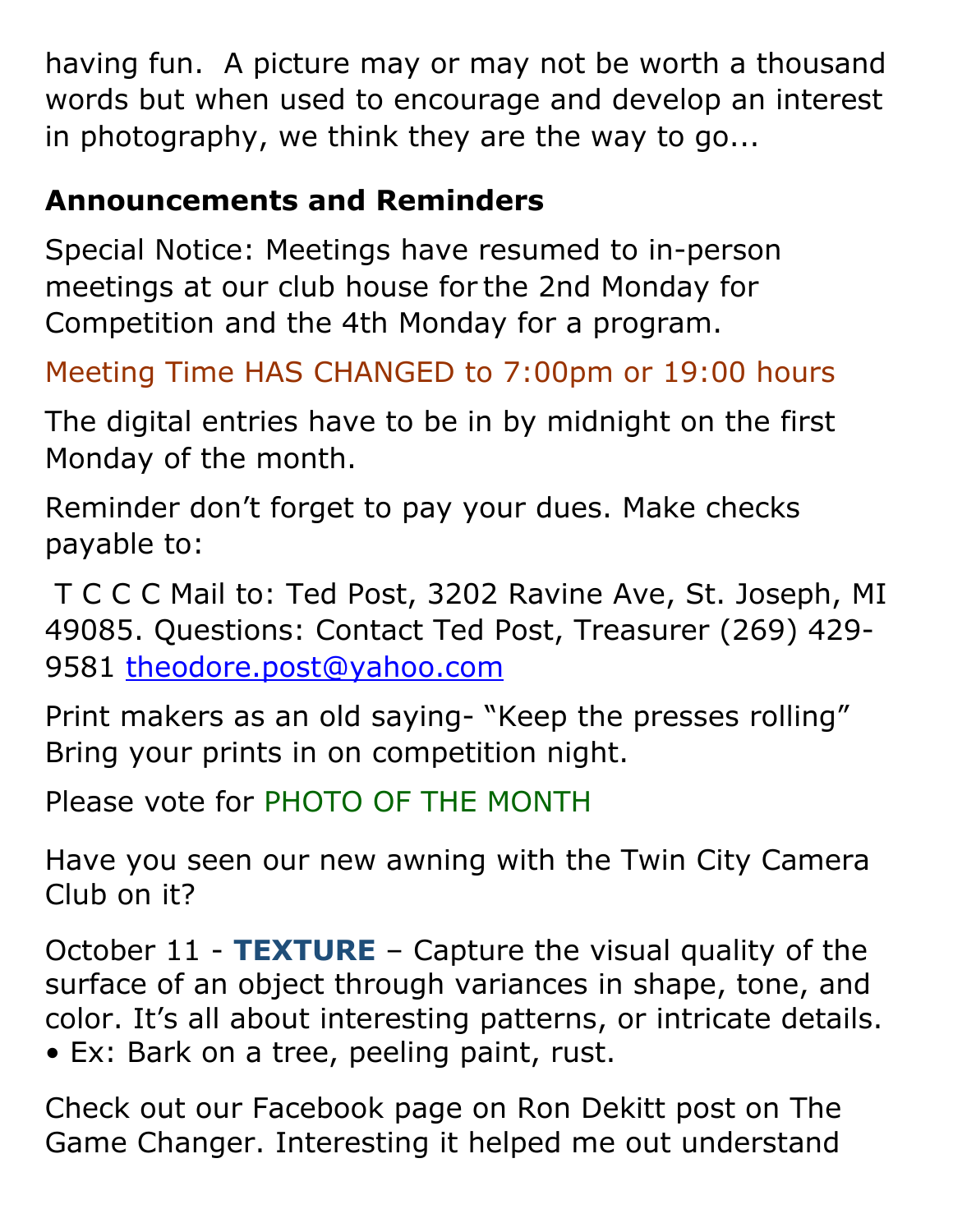more about texture and gave me some ideas for this October's select photo entry.

Old News

We had and exciting time at the summer picnic on Monday August 23, 2021, at the Baroda Township Park at Hess Lake and the food was delicious



Photo by Susan Berry editor of the viewfinder.

## **September Honors**

Class A B&W Chuck Kehoe - Taking a break in Paris Deb Chamberlain - Tuba Skinny Marguerite Eichelberger - My Mother's Hands

Class A Color Marguerite Eichelberger - Uplifting Marguerite Eichelberger - White Peacock

Class AA B&W Bill Schalk - Night Owl Service Dennis Hafer - Cooling My Toes Dennis Hafer - OOPS Sandy Hafer - Yuck!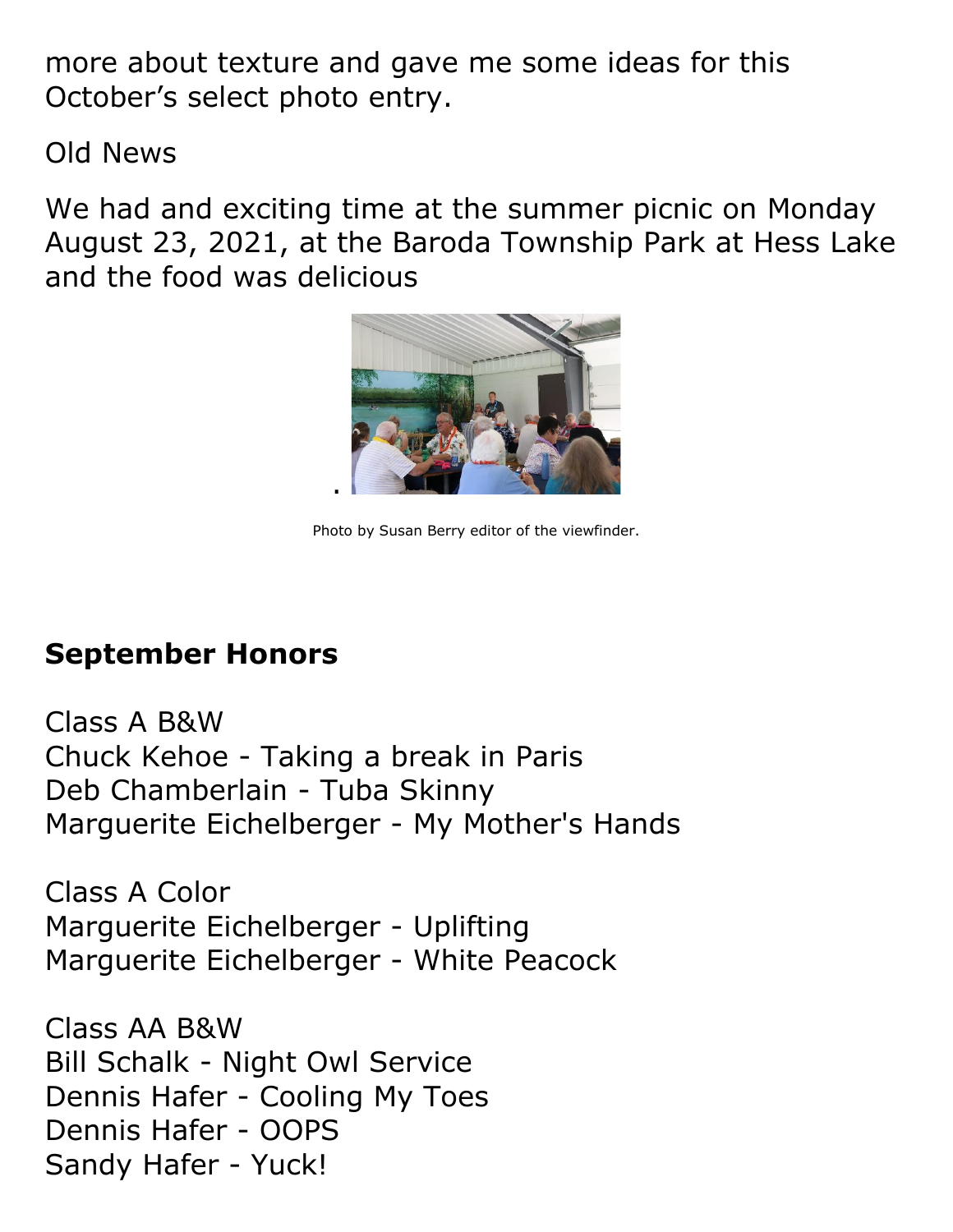Class AA Color Bill Schalk - Last Game Dennis Hafer - Just Having Fun Jim Lynch - Owl Sandy Hafer - Chinatown Fish Market

Thanks goes to the judges who contributed their time and expertise for judging the September competition. We greatly appreciate their time and expertise. The judges were: Tim Langlois, Past President of TCCC

Pete Mathews Photographer, Fruit Belt Camera Club

Dave Stuart, photographer, Berrien Springs. You can check out Dave's photos at [flickr.com/kiwirat](http://flickr.com/kiwirat).

**September honors**: Thank you goes to all the competitors for their efforts in preparing and submitting their entries for the September contest. Congratulations go to club members whose entries were selected by judges as competition honors. Twenty members submitted 118 entries – 84 in Select and 34 in Open – resulting in 79 Acceptances, 13 Honors, and 26 Rejects.

**When you photograph people in color, you photograph their clothes. But when you photograph people in black and white you photograph their souls! Ted Grant**